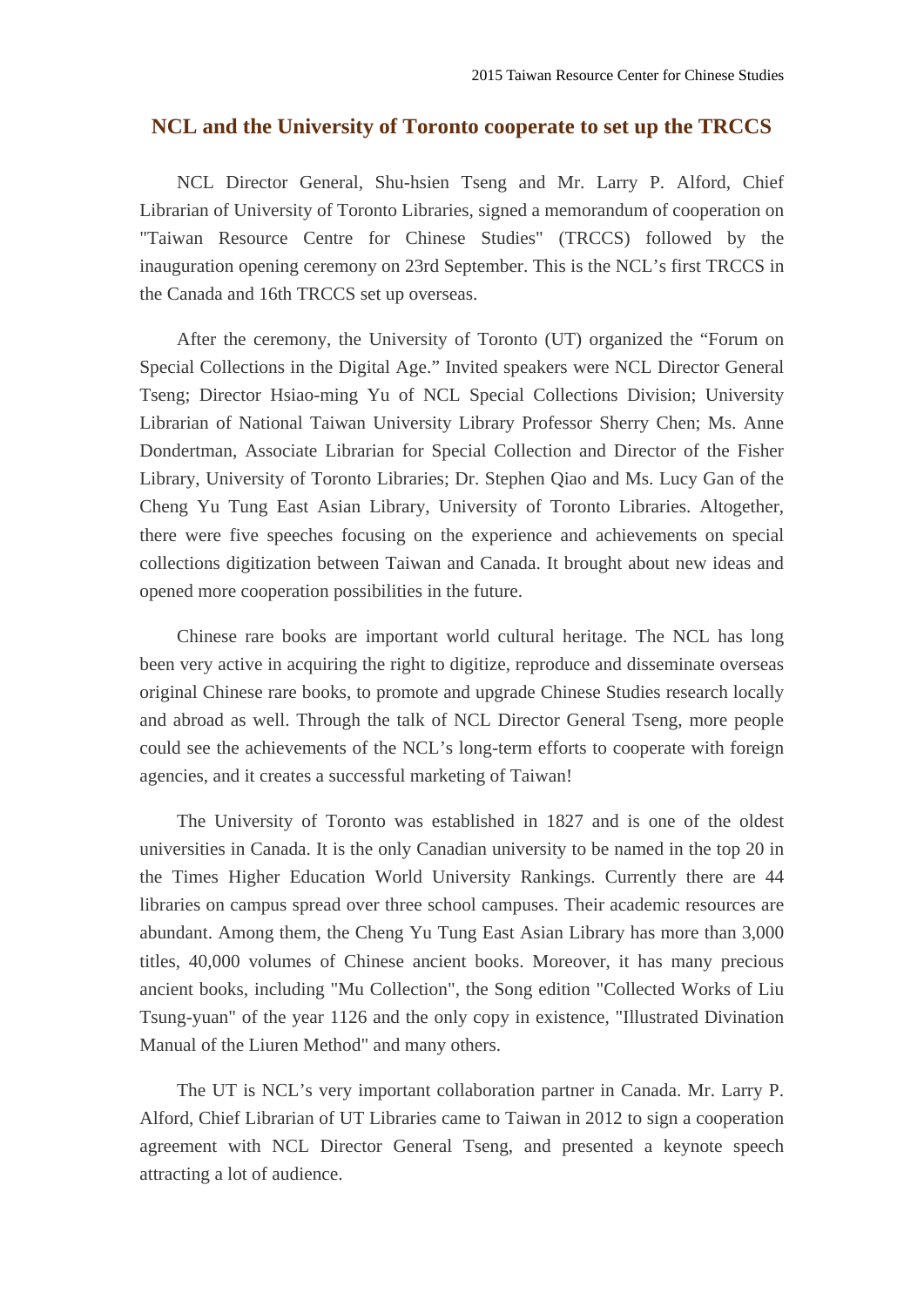Last year, the two libraries worked together to promote the digitization of ancient books. The NCL completed the digitization of Cheng Yu Tung East Asian Library's rare books comprising 222 titles, 294,817 images. The versions included Song, Ming and Qing dynasties ancient books. They are being uploaded to NCL Rare Books Image Search System. It is therefore evident that the choice of UT to establish the TRCCS this year is a significant occasion to deepen our mutual relationship.

The NCL has not only donated many Chinese books published in Taiwan and provided the digital resources, including Taiwan digital archives and electronic databases, for the faculty, students, and researchers at the UT. At the opening ceremony, Director General Tseng particularly donated replicas of The Annotated Poetry of Su Dongpo, a national treasure of the Republic of China that is more than 800 years old, and The Diamond Sutra , an only existing copy of the earliest wood block print book with dual color. These gifts will certainly enrich the collections of UT Library. It is also a witness to a historic moment of our mutual cooperation opening up opportunities for future cooperation.

The NCL's "The Establishment of Taiwan Resource Center for Chinese Studies" project has awarded the "2015 ALA Presidential Citation for Innovative International Library Projects." It is one of the four winning award on global development programs. This recognition not only increases the interaction with research institutions of other countries, it also opens up more opportunities for cooperation, it allows more people to access Taiwan and Chinese Studies related electronic resources. This opens Taiwan's visibility and influence in the international arena.

The establishment of the TRCCS at the University of Toronto attracted a good number of people to participate in the opening ceremony. Among them are Ms. Vinitha Gengatharan, Director of International Strategy & Partnerships; Ms. Julie Hannaford, UT deputy librarian; Professor Thomas Keirstead, Chair of the Department of East Asian Studies; Professor Vincent Shen and Professor Johanna Liu; Director General Rong-chuan Wu, and Director Victor Hong-min Liu of Taipei Economic and Cultural Office, Toronto.

Many members of local media attended the ceremony and conducted interviews. They were quite interested to know the reasons for the choice of the University of Toronto to set up the TRCCS and the difference between the TRCCS and the Confucius Institute set up by Mainland China. In her speech, NCL Director General Tseng pointed out that the University of Toronto is a world-renowned academic institution. Its academic energy and capacity are very strong. They have a good number of scholars and experts in Chinese studies and many graduate students. She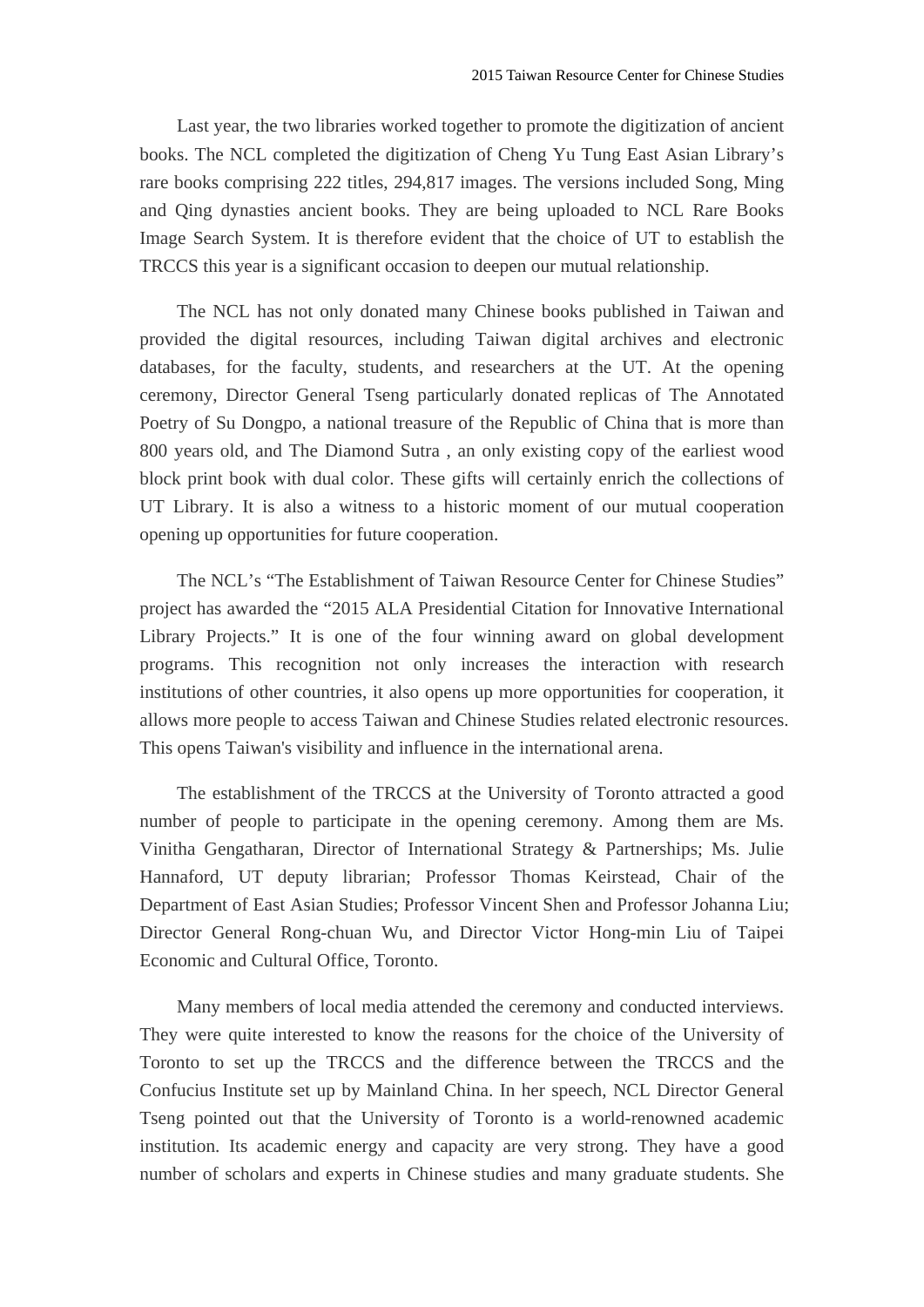also mentioned in particular that the TRCCS will not only help expand academic exchanges, promote Chinese Studies with particular Taiwan characteristics, it is also a very important international window, through which more people can read good books published in Taiwan and access rich online materials for Chinese studies showcasing Taiwan's efforts and achievements in promoting Chinese studies.

In his speech, Representative Wu besides extending his congratulations to both parties, gave concrete examples to introduce Taiwan's economic achievements, as well as the hard work and creativity in the efforts made for the preservation and extension of culture.

In their speech, Ms. Vinitha Gengatharan and Mr. Larry Alford who represented the University of Toronto pointed out that there are many Taiwan nationals living in Toronto; there are also many teachers and students from Taiwan at the University. In the past, University of Toronto had cooperation with a number of Taiwan academic institutions. They were very happy with the establishment of the TRCCS which will deepen the cooperation and relations with Taiwan. They also expressed that this cooperation is most welcomed by teachers and students and will certainly offer them help and assistance to a great extent.



NCL Director General Tseng, Chief Librarian Mr. Larry Alford of University of Toronto Libraries, Director of International Strategy & Partnerships Ms. Vinitha Gengatharan, and Director General Rong-chuan Wu of Toronto TECO delivering their speeches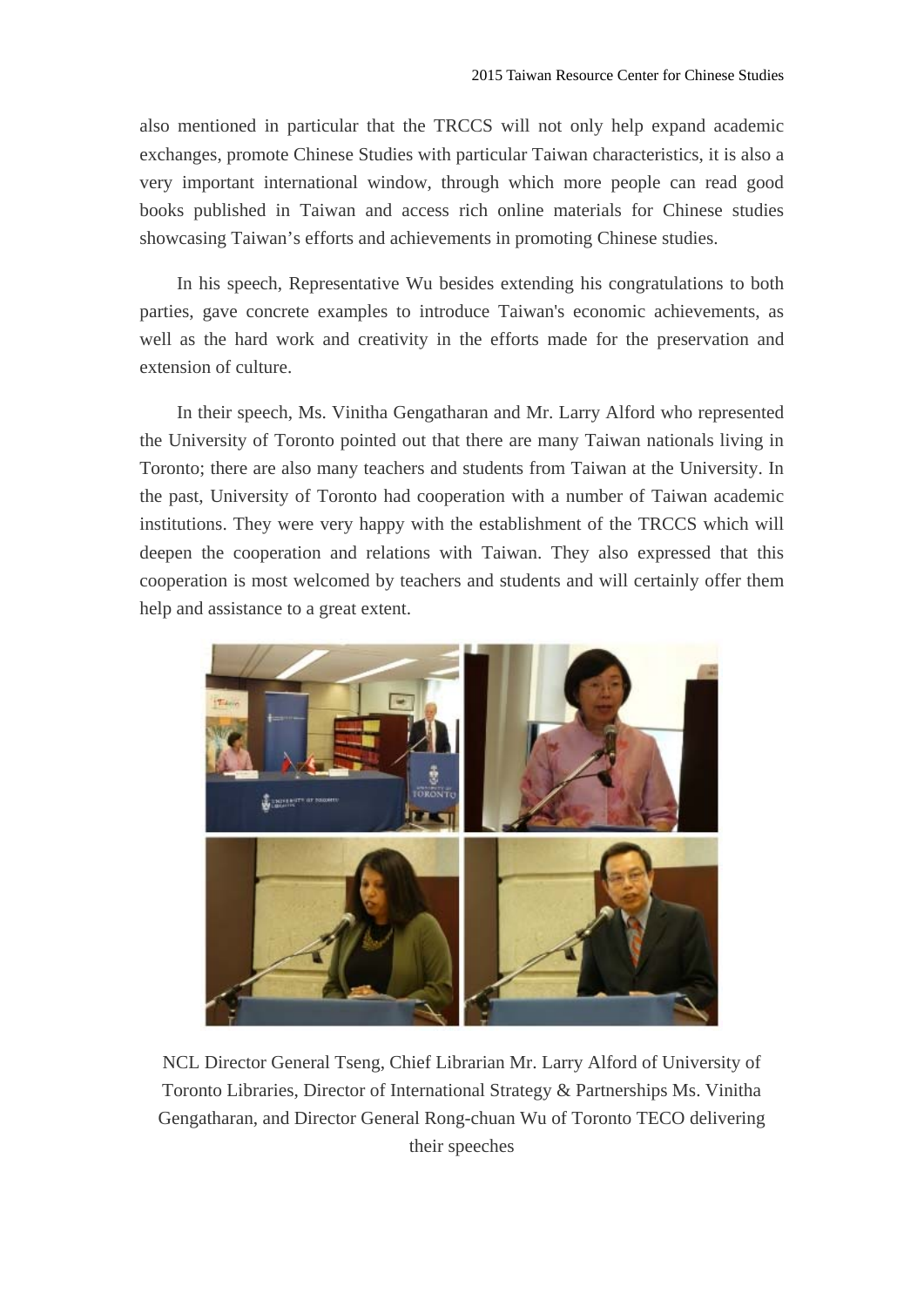

Director General Tseng and Chief Librarian Alford sign a MOU during the opening ceremony.



Director General Tseng donates replicas of *The Annotated Poetry of Su Dongpo* and *The Diamond Sutra* to the University of Toronto libraries.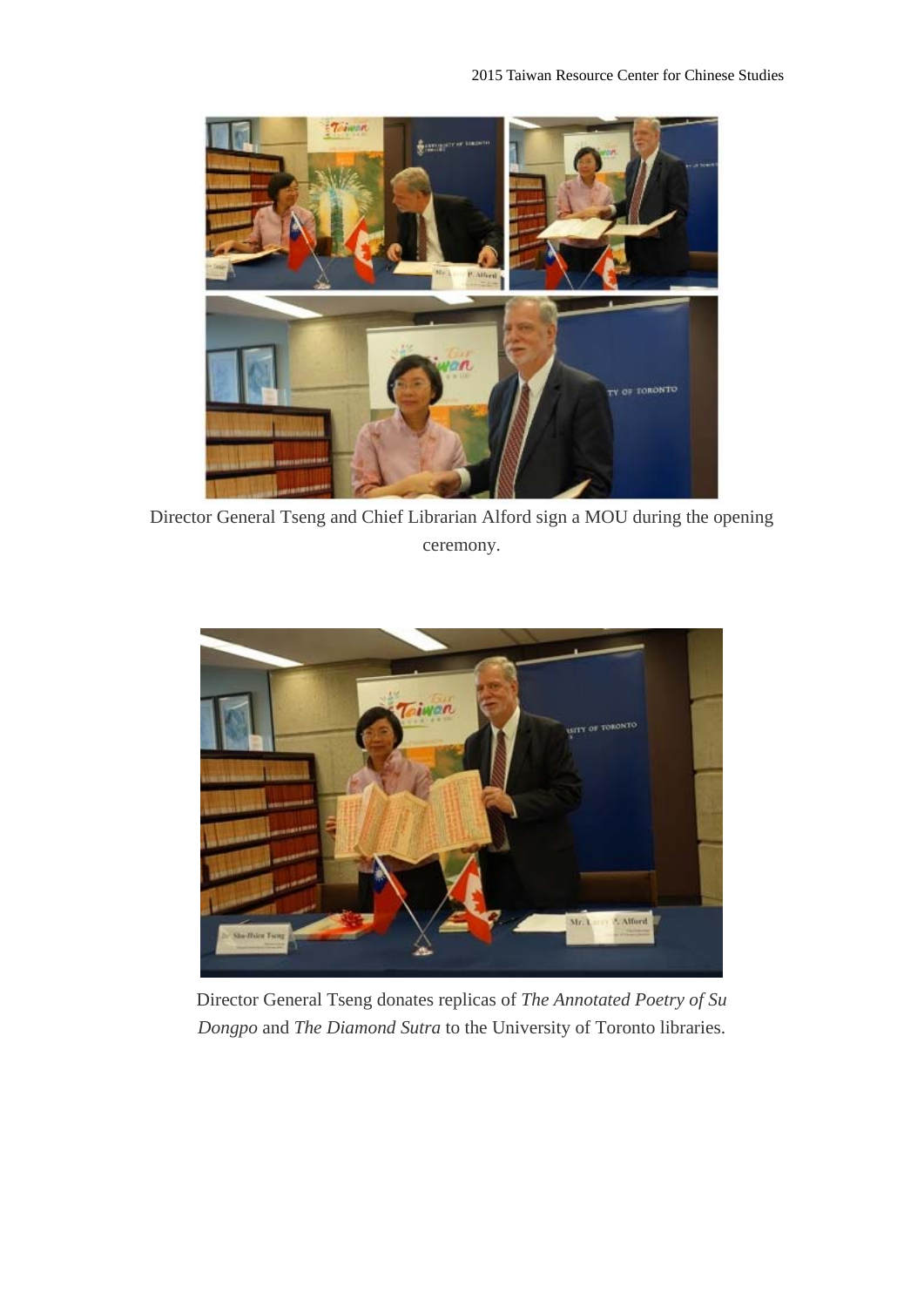

The TRCCS is unveiled at the University of Toronto Libraries (3rd left: Dr. Stephen Qiao, Director General Wu, Director General Tseng, Ms. Vinitha Gengatharan and Mr. Larry Alford)



Many members of local media attend the ceremony.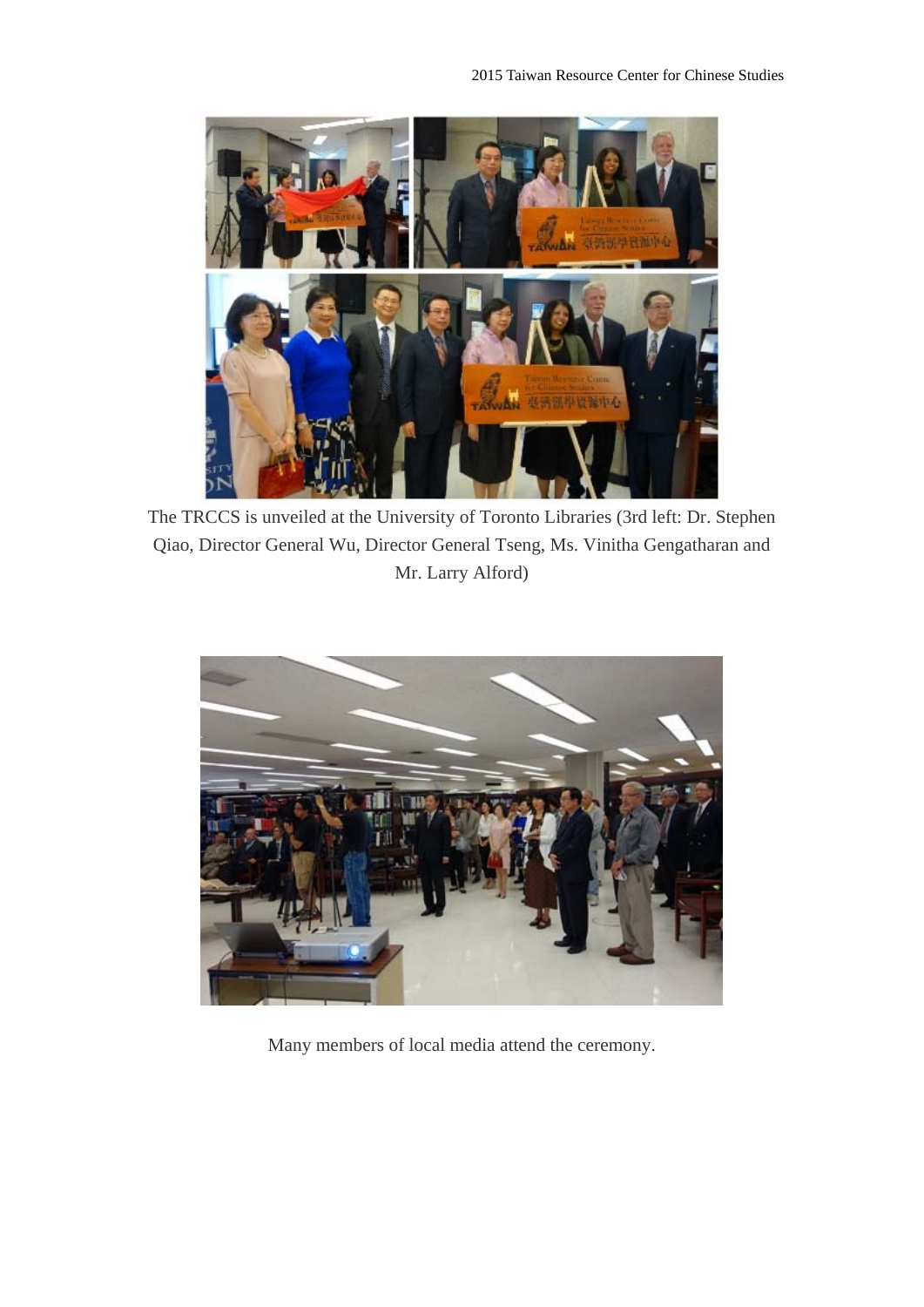

Director General Tseng is interviewed by some local media.



Group photo with Mr. Larry Alford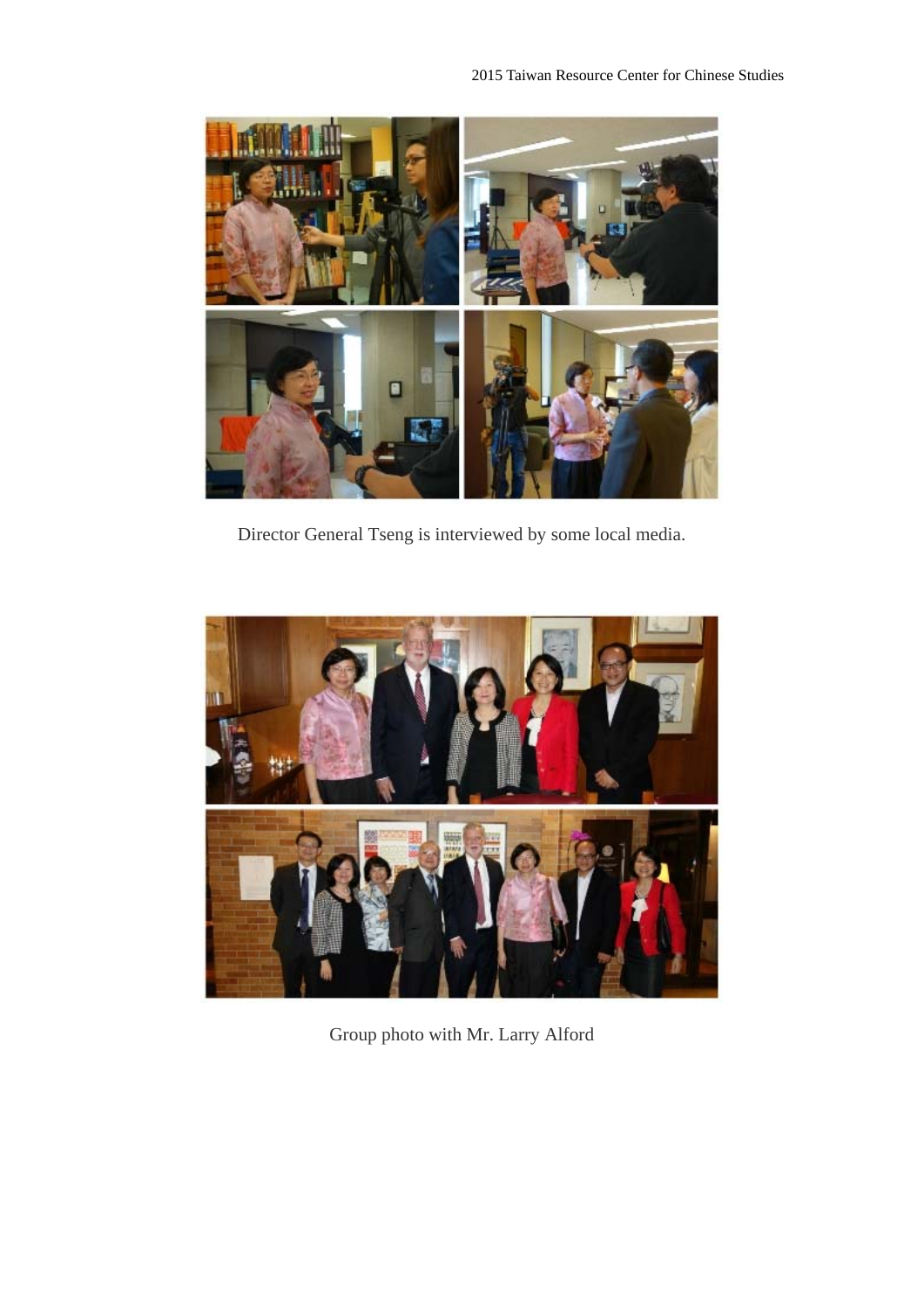

Some speakers of the Forum on Special Collections in the Digital Age: Director General Tseng, Director Hsiao-ming Yu and Dr. Stephen Qiao



Director General Tseng and companions visit the Robarts Library.